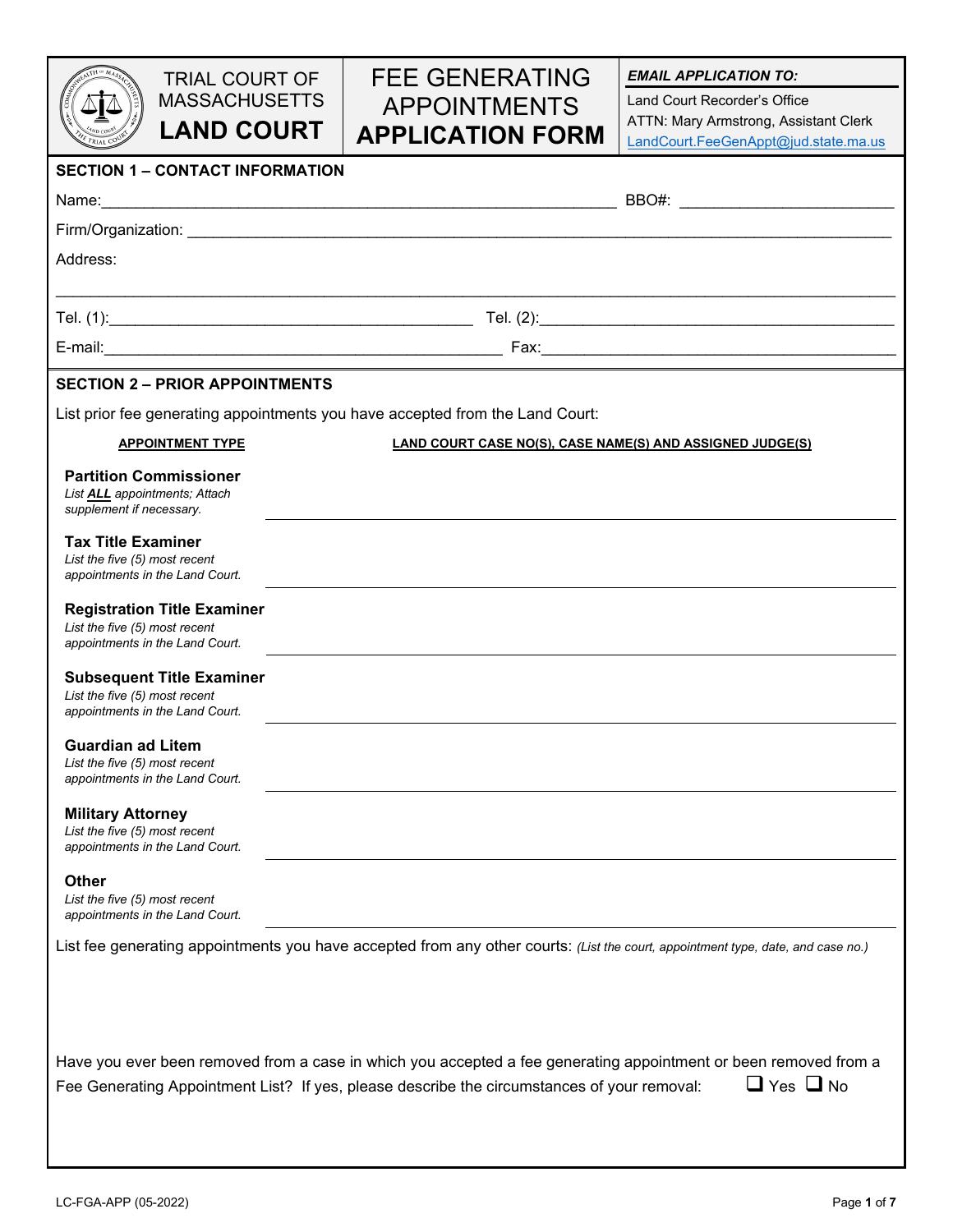**Applicant Name:** 

#### **SECTION 3 – PARTITION COMMISSIONER**

### **COMMISSIONER FOR PARTITION OF REAL ESTATE, G.L. c. 241, § 12**

*Complete this Section if you wish to be included on the Land Court's Partition Commissioner List*

To qualify for appointment as a Partition Commissioner, the applicant must be an attorney and member in good standing with the Massachusetts bar with at least ten (10) years of experience practicing in the real estate field and have sufficient skill and expertise to serve as a Partition Commissioner in real estate partition matters. The applicant's experience must include at least three (3) cases involving the partition of real estate, at least one of which has been completed either through partition by division or sale. The applicant must also be insured by professional liability insurance, which covers their activities as a court appointee, with coverage of \$100,000 or more, and be capable of obtaining a bond if ordered by the court to do so.

#### **I certify that I meet the following qualifications:**

 $\Box$  I remain in good standing to practice before the courts of the Commonwealth of Massachusetts, I have had no discipline imposed, and I have never been convicted of any felony.

I seek an exception due to past discipline that was imposed over ten (10) years ago. *(Attach explanation.)*

- $\Box$  I have at least ten (10) years of experience practicing in the real estate field of law and have sufficient skill and expertise to serve as a Partition Commissioner in real estate partition matters.
- $\Box$  I am familiar with real estate law in Massachusetts; Land Court practice and procedures, rules, and standing orders; and cases involving G.L. c. 241.
- $\Box$  I have worked on at least three (3) cases involving the partition of real estate, at least one of which has been completed, either through partition by division or a sale, as set forth below (may include other court departments):

| <b>Court/Division</b>    | Docket No.                                              | <b>Case Name</b>                                                                                                                                                                                                    | Role*                   |  |
|--------------------------|---------------------------------------------------------|---------------------------------------------------------------------------------------------------------------------------------------------------------------------------------------------------------------------|-------------------------|--|
|                          |                                                         |                                                                                                                                                                                                                     |                         |  |
|                          |                                                         |                                                                                                                                                                                                                     |                         |  |
|                          |                                                         |                                                                                                                                                                                                                     |                         |  |
|                          |                                                         |                                                                                                                                                                                                                     |                         |  |
|                          |                                                         |                                                                                                                                                                                                                     |                         |  |
|                          |                                                         | * As either a Commissioner, Attorney for Plaintiff/Petitioner or Defendant/Respondent, Guardian ad Litem, or other Appointee                                                                                        |                         |  |
|                          | with coverage of \$100,000 or more, as set forth below: | am currently insured by professional liability insurance that would cover my activities as a Partition Commissioner                                                                                                 |                         |  |
| Insurance Co.            |                                                         | Policy No.                                                                                                                                                                                                          | <b>Liability Limits</b> |  |
|                          |                                                         |                                                                                                                                                                                                                     |                         |  |
|                          |                                                         |                                                                                                                                                                                                                     |                         |  |
|                          |                                                         | will obtain a surety bond to secure the faithful performance of my duties as an appointee, including any<br>responsibilities for handling funds during the course of the case, when required to do so by the court. |                         |  |
| <b>Available Regions</b> |                                                         |                                                                                                                                                                                                                     |                         |  |

I will accept Partition Commissioner from the Land Court in the following regions (*check all that apply*):

| $\Box$ Berkshire, Franklin, Hampden, | $\Box$ Essex, Middlesex, Norfolk, | $\Box$ Barnstable, Bristol, Dukes, |
|--------------------------------------|-----------------------------------|------------------------------------|
| Hampshire, Worcester                 | Suffolk                           | Nantucket, Plymouth                |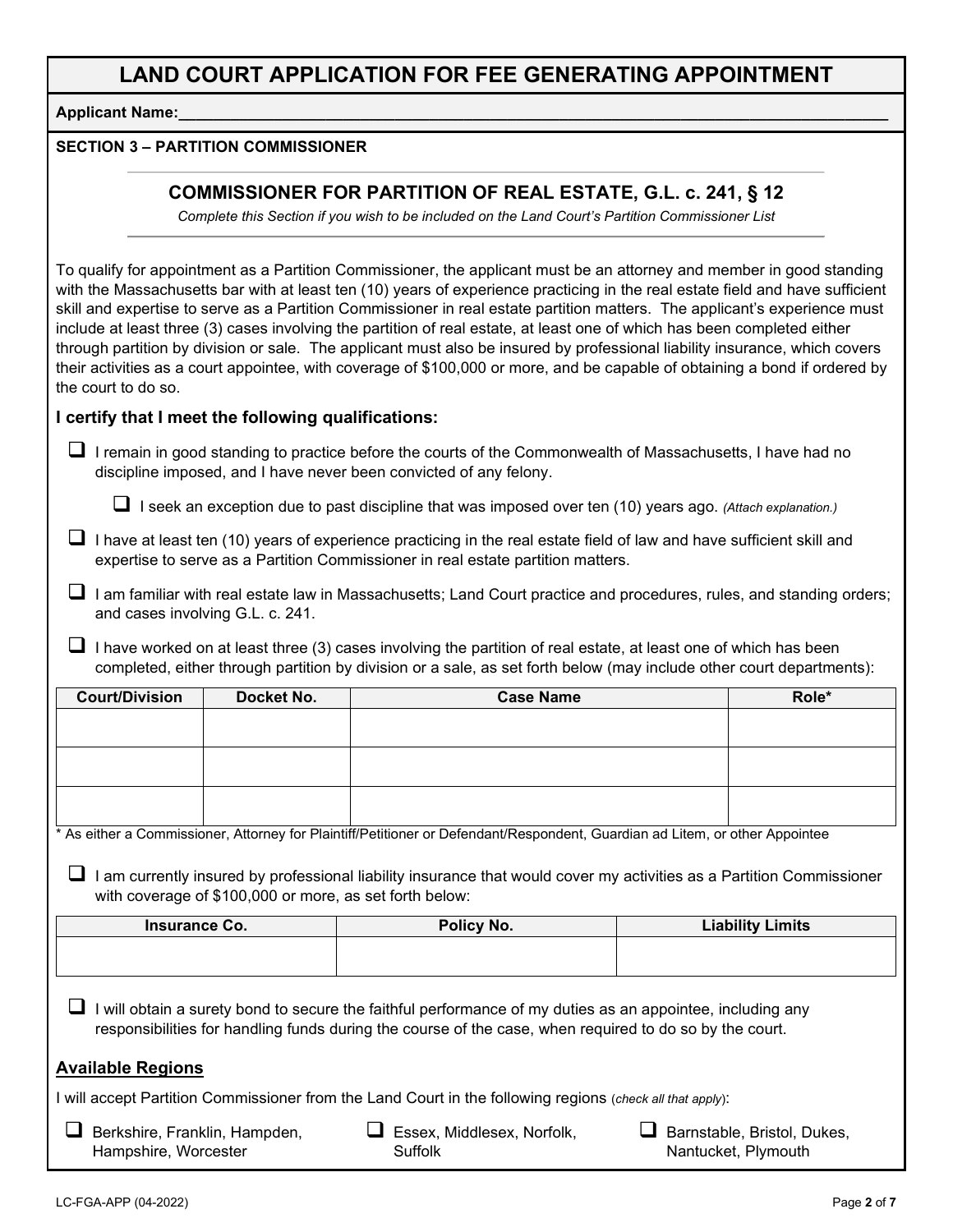**Applicant Name:** 

#### **SECTION 4 – TAX TITLE EXAMINER**

### **LAND COURT TAX TITLE EXAMINER, G.L. c. 60, § 66**

*Complete this Section if you wish to be included on the Land Court's Tax Title Examiner List*

The Land Court appoints Tax Title Examiners pursuant to G.L. c. 60, § 66, in every Tax Lien foreclosure case. The appointed Tax Title Examiner is responsible for conducting an examination of the title sufficient to determine the persons who may be interested in the subject property (e.g. equity owners, mortgagees, lienors, attaching creditors or otherwise), and filing a report of the same with the court.

To serve as a Land Court Tax Title Examiner, the applicant must be an attorney and member in good standing with the Massachusetts bar with at least three (3) years of experience practicing in the real estate conveyancing field of law and sufficient skill and expertise to serve as a Title Examiner in Land Court Tax Lien foreclosure cases. Applicants must have familiarity with cases involving foreclosure of tax titles under G.L. c. 60 and must also submit a sample abstract of title.

#### **I certify that I meet the following qualifications:**

 I remain in good standing to practice before the courts of the Commonwealth of Massachusetts, I have had no discipline imposed, and I have never been convicted of any felony.

I seek an exception due to past discipline that was imposed over three (3) years ago. *(Attach explanation.)*

- $\Box$  I have at least three (3) years of experience practicing in the real estate conveyancing field of law and have sufficient skill and expertise to serve as a Tax Title Examiner in Land Court cases.
- $\Box$  I am familiar with real estate law in Massachusetts; Land Court practice and procedures, rules, and standing orders; and cases involving tax title foreclosure under G.L. c. 60.

 $\Box$  I have included with my application a sample abstract of title that I have completed.

#### **Available Regions**

I will accept Tax Title Examination appointments from the Land Court in the following regions (*check all that apply*):

Berkshire, Franklin, Hampden, Hampshire, Worcester

 Essex, Middlesex, Norfolk, Suffolk

Barnstable, Bristol, Dukes, Nantucket, Plymouth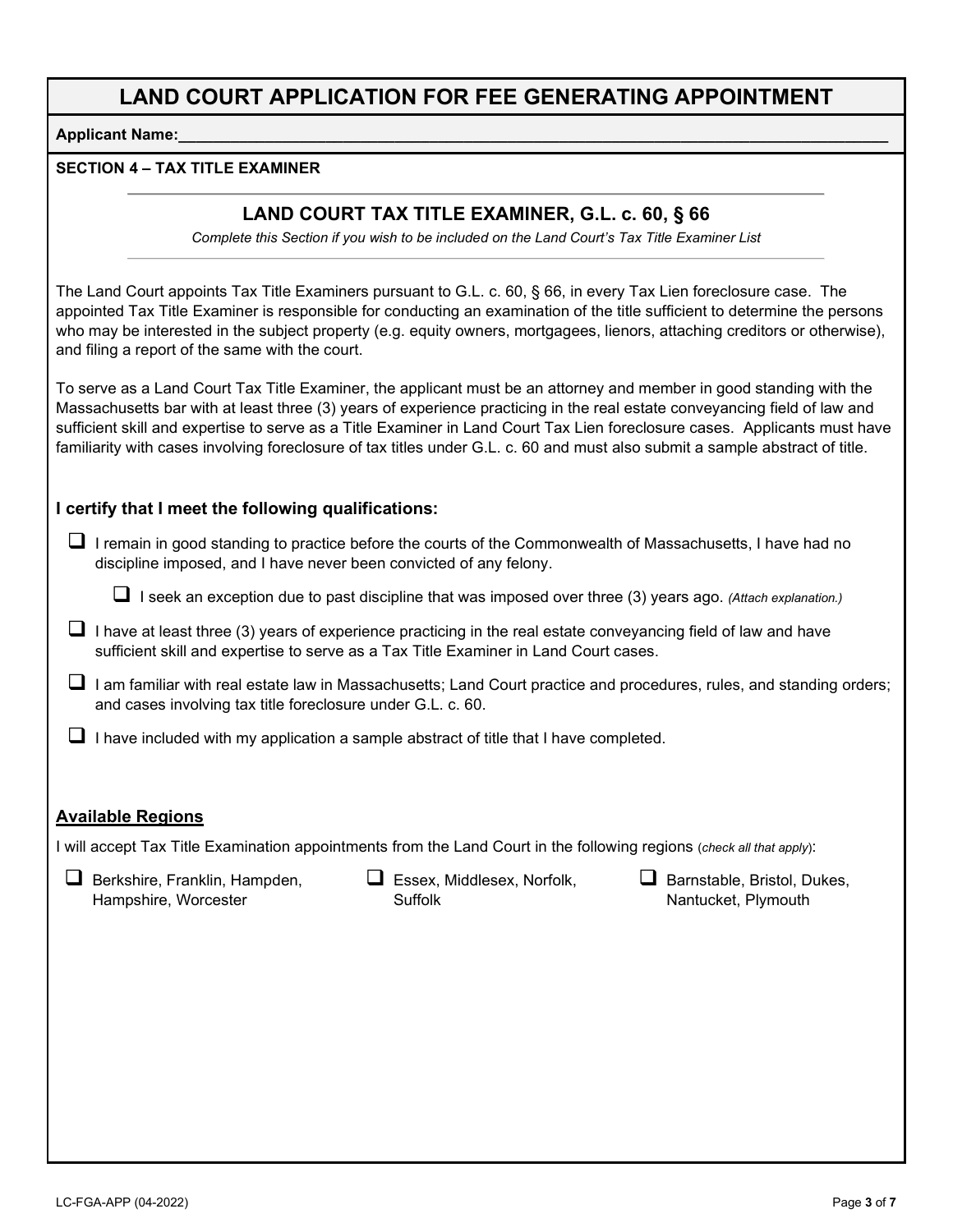**Applicant Name:** 

#### **SECTION 5 – REGISTERED LAND TITLE EXAMINER**

### **LAND COURT REGISTERED LAND TITLE EXAMINER, G.L. c. 185**

*Complete this Section if you wish to be included on the Land Court's Registration or Subsequent Case Title Examiner Lists*

The Land Court may appoint attorney title examiners in original Registration and Confirmation (REG) cases and many types of Subsequent to Registration (SBQ) cases ("S cases"), pursuant to G.L. c. 185. Registration and Subsequent case Title Examiners are responsible for determining the persons who may be interested in the subject property and entitled to notice; investigating all facts stated in the complaint; rendering an opinion on the suitability of title for registration (or the withdrawal of title from registration) or such other issues designated by the court or requested by the parties.

To serve as a Land Court Registered Land Title Examiner, the applicant must be an attorney and member in good standing with the Massachusetts bar with at least three (3) years of experience practicing in the real estate conveyancing field of law and sufficient skill and expertise to serve as a Title Examiner in Land Court registered land cases. Applicants must have familiarity with cases involving registered land under G.L. c. 185 and must also submit a sample abstract of title.

#### **I certify that I meet the following qualifications:**

 I remain in good standing to practice before the courts of the Commonwealth of Massachusetts, I have had no discipline imposed, and I have never been convicted of any felony.

I seek an exception due to past discipline that was imposed over three (3) years ago. *(Attach explanation.)*

- $\Box$  I have at least three (3) years of experience practicing in the real estate conveyancing field of law and have sufficient skill and expertise to serve as a Title Examiner in Land Court registered land cases.
- $\Box$  I am familiar with real estate law in Massachusetts; Land Court practice and procedures, rules, and standing orders; and cases involving registered land under G.L. c. 185.

 $\Box$  I have included with my application a sample abstract of title that I have completed.

#### **List Selection**

- I wish to be included on the Land Court's *Subsequent Case Title Examiner List* and I certify that I am familiar with real estate conveyancing law involving registered land under G.L. c. 185.
- I wish to be included on the Land Court's *Registration Case Title Examiner List* and I certify that I am familiar with original land registration and confirmation cases under G.L. c. 185.

#### **Available Regions**

I will accept Registered Land Title Examination appointments from the Land Court in the following regions (*check all that apply*):

| $\Box$ Berkshire, Franklin, Hampden, |
|--------------------------------------|
| Hampshire, Worcester                 |

 $\Box$  Essex, Middlesex, Norfolk, Suffolk

 $\Box$  Barnstable, Bristol, Dukes, Nantucket, Plymouth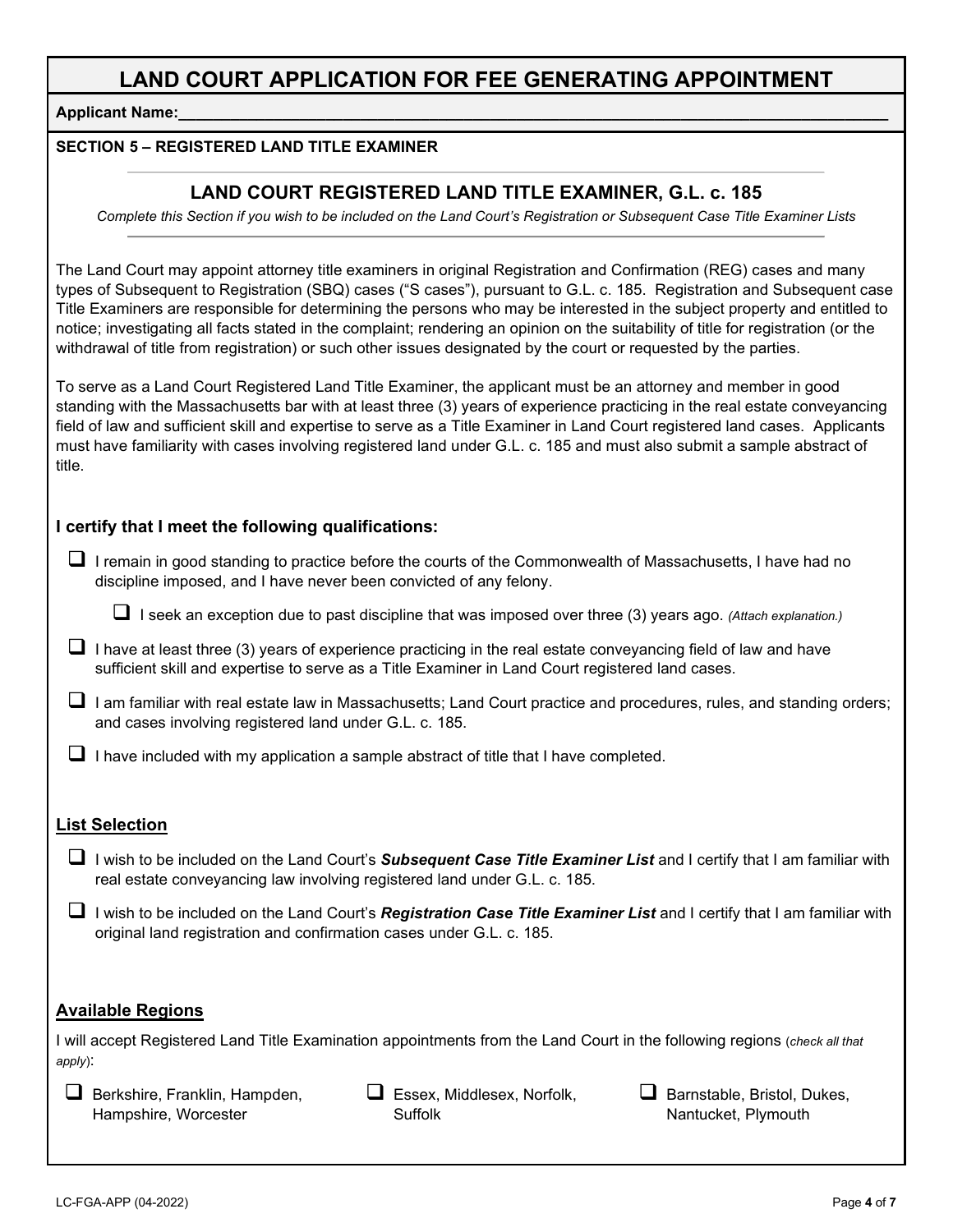#### **Applicant Name:\_\_\_\_\_\_\_\_\_\_\_\_\_\_\_\_\_\_\_\_\_\_\_\_\_\_\_\_\_\_\_\_\_\_\_\_\_\_\_\_\_\_\_\_\_\_\_\_\_\_\_\_\_\_\_\_\_\_\_\_\_\_\_\_\_\_\_\_\_\_\_\_\_\_\_\_\_\_\_\_\_\_**

#### **SECTION 6 – GUARDIAN AD LITEM**

### **LAND COURT GUARDIAN AD LITEM**

## **G.L. c. 185, § 40 (Registration), G.L. c. 240, § 8 (Miscellaneous), G.L. c. 241, § 9 (Partition), G.L. c. 60, § 80B, ¶ 4 (Tax)**

*Complete this Section if you wish to be included on the Land Court's Guardian ad Litem List*

A Guardian ad Litem is an objective, independent appointee who represents and protects the interests of a person involved in a Land Court case who:

- has not been actually served or given notice and who has not appeared;
- is a minor or under other disability and has no guardian or other legal representative within the Commonwealth;
- is incompetent or incapacitated as defined in G.L. c. 190B; or,
- is not in being, unascertained, unknown, or outside of the Commonwealth.

A Guardian ad Litem does not act as the attorney for the interested person.

To serve as a Land Court Guardian ad Litem, the applicant must be an attorney and member in good standing with the Massachusetts bar with at least three (3) years of experience practicing in the real estate field of law and sufficient skill and expertise to serve as a Guardian ad Litem in Land Court cases. Applicants must have familiarity with Land Court cases involving G.L. c. 185, c. 240, c. 241, and c. 60.

#### **I certify that I meet the following qualifications:**

 $\Box$  I remain in good standing to practice before the courts of the Commonwealth of Massachusetts, I have had no discipline imposed, and I have never been convicted of any felony.

I seek an exception due to past discipline that was imposed over three (3) years ago. *(Attach explanation.)*

- I have at least three (3) years of experience practicing in the real estate field of law and have sufficient skill and expertise to serve as a Guardian ad Litem in Land Court cases.
- $\Box$  I am familiar with real estate law in Massachusetts; Land Court practice and procedures, rules, and standing orders; and cases involving G.L. c. 185, c. 240, c. 241, and c. 60.

#### **Available Regions**

I will accept Guardian ad Litem appointments from the Land Court in the following regions (*check all that apply*):

 $\Box$  Berkshire, Franklin, Hampden, Hampshire, Worcester

 Essex, Middlesex, Norfolk, Suffolk

 $\Box$  Barnstable, Bristol, Dukes, Nantucket, Plymouth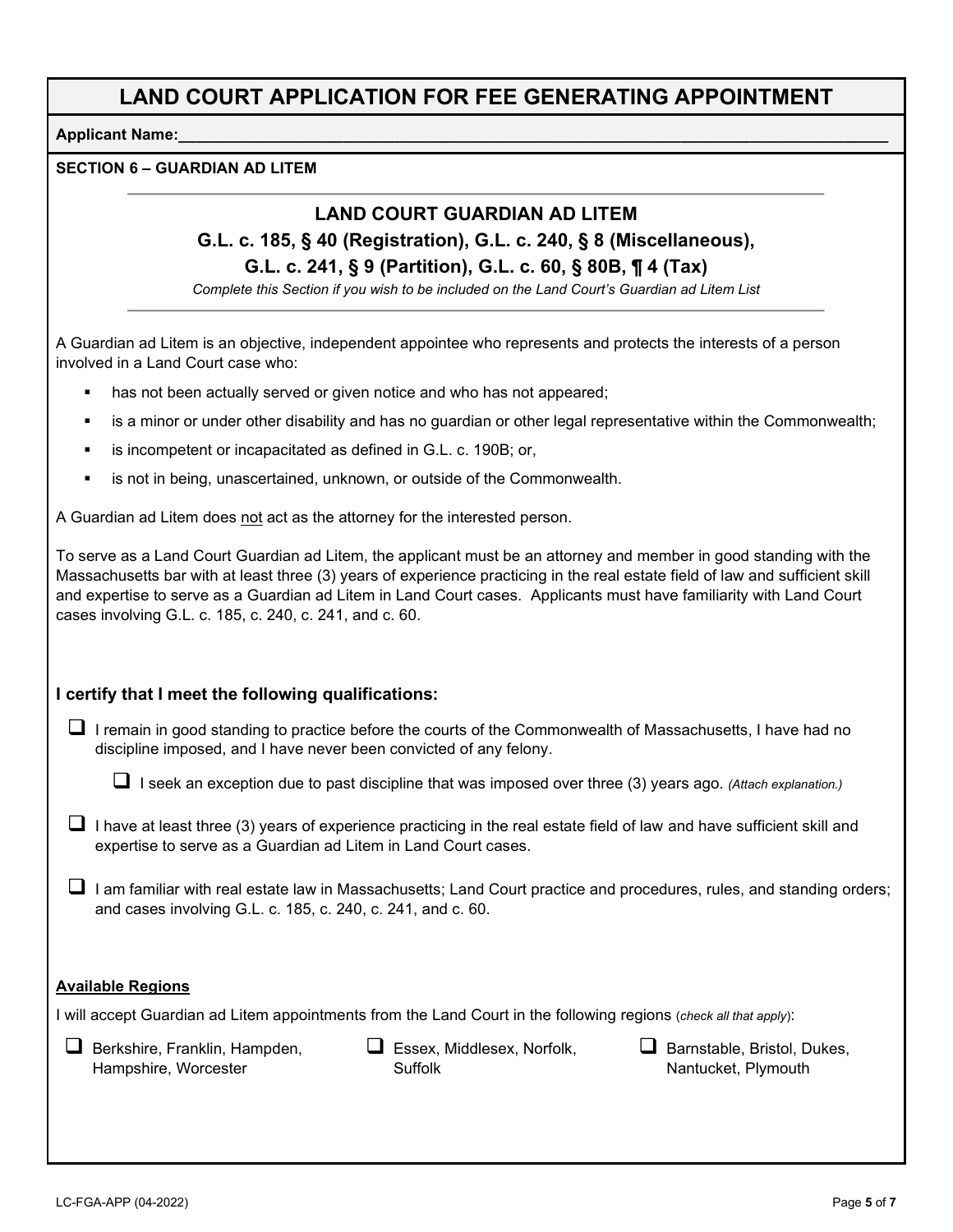**Applicant Name:** 

#### **SECTION 7 – MILITARY ATTORNEY**

### **LAND COURT MILITARY ATTORNEY, 50 U.S.C. §§ 3901** *et seq.*

*Complete this Section if you wish to be included on the Land Court's Military Attorney List*

A Military Attorney is appointed in cases to represent and protect the interests of a person who is in the military service who may be in default of any appearance in a Land Court case, including a Servicemembers case. Appointed Military Attorneys act within the framework of the federal law known as the Servicemembers Civil Relief Act (SCRA), 50 U.S.C. § 3901, *et seq.*, which provides legal and financial protections for military members and their families and temporarily suspends judicial and administrative proceedings and transactions that may impair the rights of servicemembers during their military service. The Military Attorney is responsible for attempting to find and speak to the servicemember to determine if there are any legal grounds to oppose the plaintiff's case. The Military Attorney may also appear before the court on behalf of the servicemember, and advocate for any protections under the SCRA to which the servicemember may be entitled.

To serve as a Land Court Military Attorney, the applicant must be an attorney and member in good standing with the Massachusetts bar with at least three (3) years of experience practicing in the real estate field and have sufficient skill and expertise to serve as a Military Attorney in Land Court cases. Applicants must have familiarity with the Servicemembers Civil Relief Act (SCRA) and the Massachusetts procedures established thereunder.

#### **I certify that I meet the following qualifications:**

 $\Box$  I remain in good standing to practice before the courts of the Commonwealth of Massachusetts, I have had no discipline imposed, and I have never been convicted of any felony.

I seek an exception due to past discipline that was imposed over three (3) years ago. *(Attach explanation.)*

- I have at least three (3) years of experience practicing in the real estate field of law and have sufficient skill and expertise to serve as a Military Attorney in Land Court cases.
- $\Box$  I am familiar with real estate law in Massachusetts; Land Court practice and procedures, rules, and standing orders; and the requirements of the Servicemembers Civil Relief Act 50 U.S.C. §§ 3901 *et seq.* and the Massachusetts procedures established thereunder (see Chapter 57 of the Acts of 1943, as amended).

#### Available Regions:

I will accept Military Attorney appointments from the Land Court in the following regions (*check all that apply*):

 $\Box$  Berkshire, Franklin, Hampden, Hampshire, Worcester

 $\Box$  Essex, Middlesex, Norfolk, Suffolk

 $\Box$  Barnstable, Bristol, Dukes, Nantucket, Plymouth